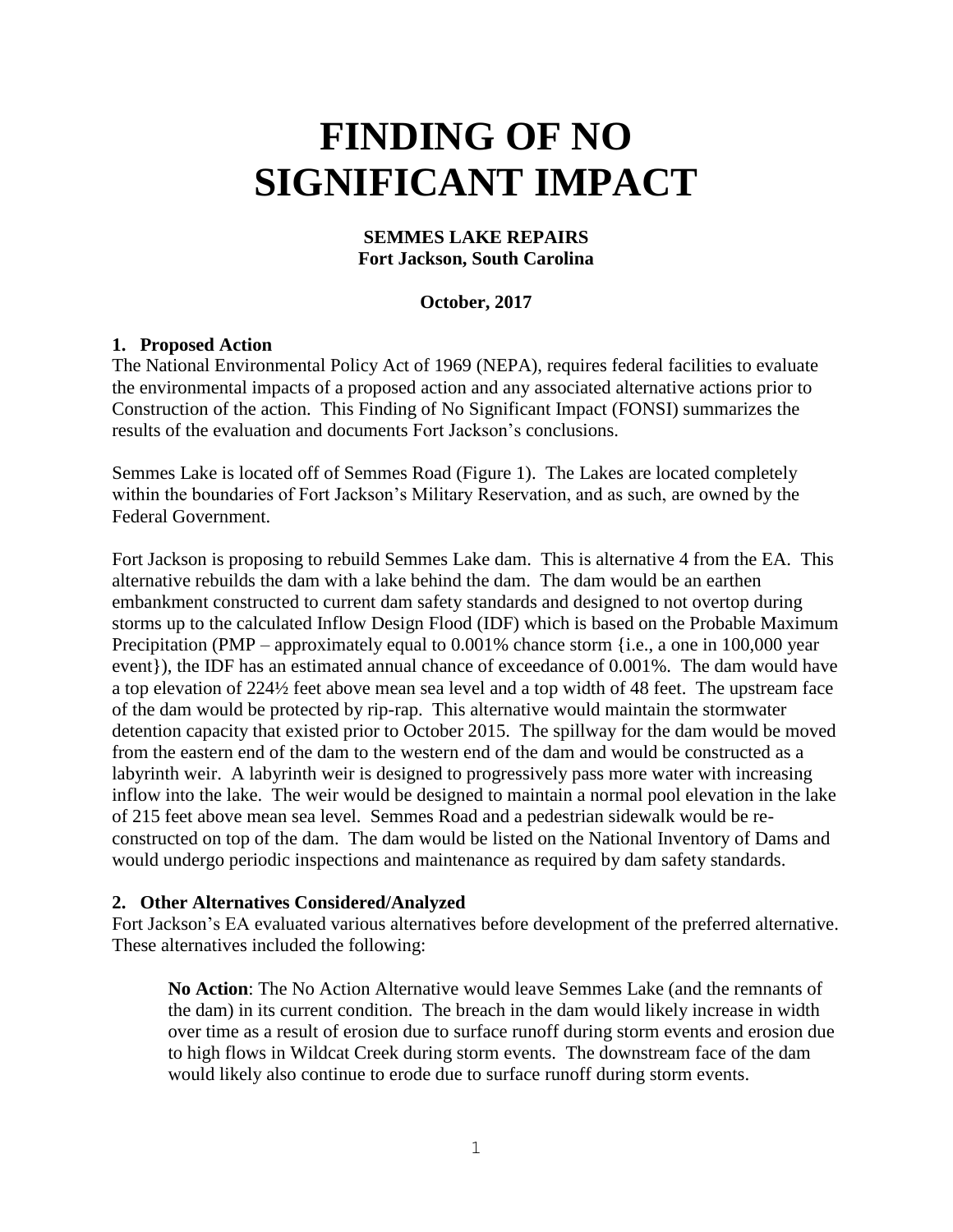**Alternative 2:** This alternative would remove the existing earthen embankment and the road remnants. In order to maintain the stormwater detention function that Semmes Lake provided prior to October 2015, stormwater detention ponds would be constructed. To achieve the required stormwater capacity, detention ponds would be needed both in the old lakebed and downstream of the former lake in the Wildcat Creek channel. Construction of the detention ponds would require construction of several earthen berms approximately 5 feet high.

**Alternative 3:** Alternative 3 consists of rebuilding the dam and operating it as a dry dam. A dry dam is a dam that holds minimal-to-no water during normal conditions. It would only hold water during storm events and would function as a large, temporary stormwater detention pond. This alternative would maintain the stormwater detention capacity that existed prior to October 2015. The alternative involves rebuilding the dam with a high flow weir constructed in the Wildcat Creek streambed at the dam. This weir would allow normal low flows in Wildcat Creek to pass without causing any impoundment, but would progressively impound more water with increasing flow in Wildcat Creek associated with storm events. Water levels in the lakebed would be approximately 10 feet deep during the 4% annual chance storm event and would slowly drain after the storm. The lakebed would be maintained as a constructed wetland with minimal water in the wetlands. Because the dam would impound water during storm events, the dam would have to be constructed to current dam safety standards and would be listed on the National Inventory of Dams. Periodic inspections and maintenance would be performed as required by dam safety standards.

## **3. Environmental Impacts of the Preferred Alternative**

Resources were evaluated for impacts in the EA. The impacts to the resources from implementing the preferred alternative included the following:

- Land use Construction of the preferred alternative would not result in any significant or negative impacts to land use.
- **Climate** Construction of the preferred alternative would not result in any significant or negative environmental impacts on climate.
- **Physiography, Geology, Topography, and Soils** Construction of the preferred alternative would not result in any significant or negative environmental impacts on physiography, topography, geology, or soils. Construction of the preferred alternative would provide a long term positive environmental impact by allowing sediments from runoff to settle out of suspension during high flow events, thereby reducing sedimentation downstream of the dam. During construction, best management practices would be followed to reduce temporary negative impacts from erosion and runoff due to construction activities.
- **Surface Water and Stormwater** Construction of the preferred alternative would cause temporary changes to stormwater and surface water during construction. These impacts would consist of a short-term increase in turbidity and increased downstream sedimentation during construction that would subside shortly after construction activities cease. After construction, Alternative 4 would have a positive long-term impact to surface water by providing storm water detention, allowing sediment to settle out of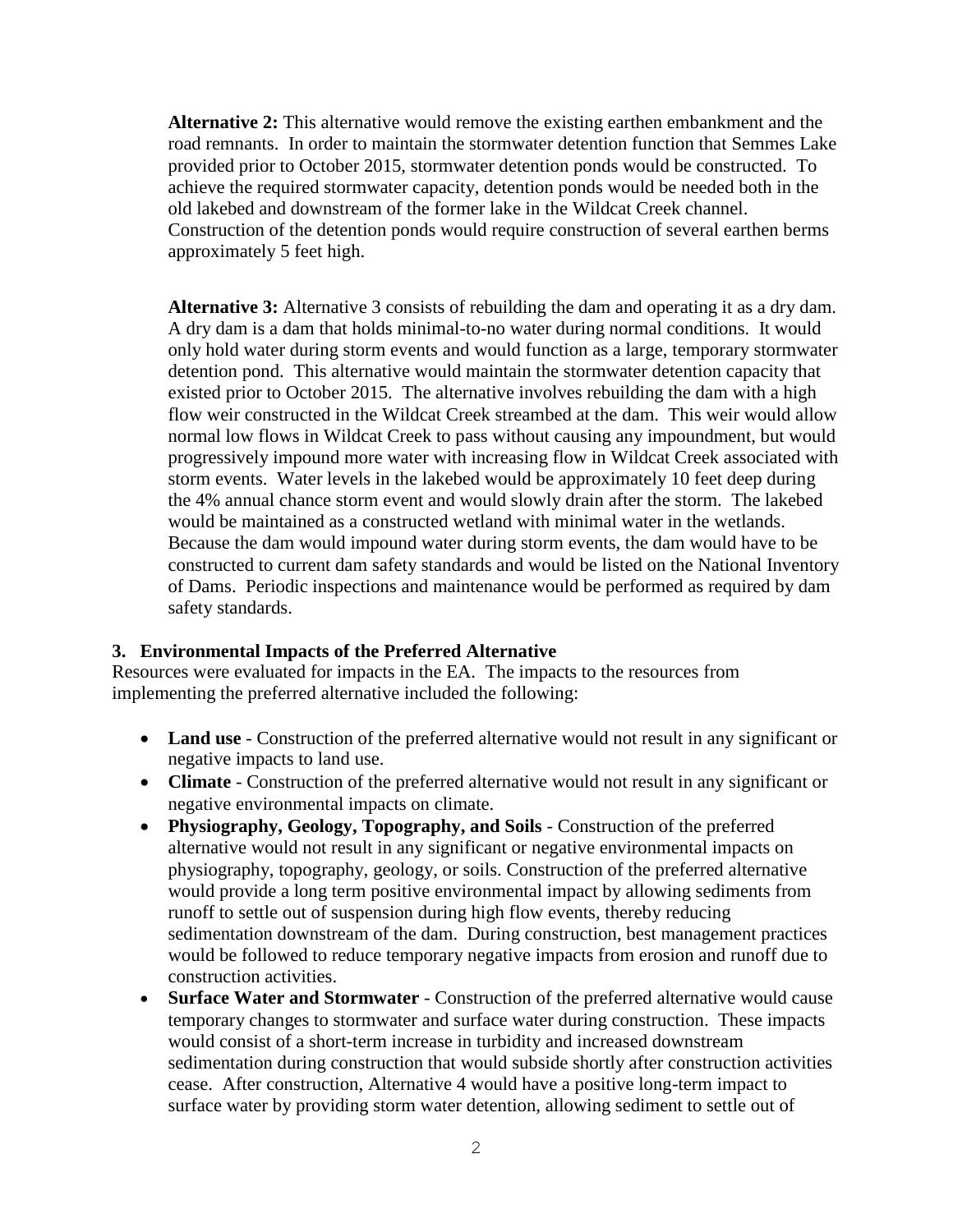stormwater and controlling erosion of the old dam and downstream areas. Stormwater detention would be increased from the current condition and would match that of Semmes Lake prior to the October 2015 breach. Best management practices such as silt fencing, mulching, temporary seeding and other erosion control practices would be implemented during construction to reduce impacts to water quality.

- **Ground water** Construction of the preferred alternative would not result in any significant or negative environmental impacts on ground water.
- **Floodplains and Wetlands** Alternative 4 would have negative long-term impact to wetlands. These negative impacts are due to wetlands being permanently filled during construction (0.6 acres). Additionally, construction of alternative 4 would lead to a loss of any wetlands that have formed in the footprint of Semmes Lake. The loss of the wetland within the footprint of Semmes Lake would be slightly offset by wetlands that would form along the banks of Semmes Lake once the lake was refilled. Construction of Alternative 4 would have a positive long-term impact to stormwater detention as it would match that of Semmes Lake prior to the October 2015 breach. As such, the downstream floodplain of Semmes Lake would remain unchanged and there would be no change in the flood elevations. No practical non-floodplain alternative exists. The preferred alternative does not conflict with applicable state and local standards concerning floodplain protection. The preferred alternative will not significantly affect the natural and beneficial values of the floodplain. In compliance with Executive Order 11988, a Finding of No Practicable Alternative for construction in the floodplain has been prepared and is included as an Appendix of the EA for this project.
- **Fish and Wildlife** Construction of the preferred alternative would result in temporary construction related impacts to wildlife. During construction, any wildlife in the area would likely leave, but would be expected to return following construction. Construction of the preferred alternative would not result in any long term significant or negative impacts to fish. In the long term construction of this alternative would maintain the current habitat and aquatic species composition of Upper and Lower Legion Lakes.
- **Vegetation** Construction of the preferred alternative would not result in any significant impacts to vegetation.
- **Threatened and Endangered Species** There will be no effect to listed species from construction of the preferred alternative.
- **Air Quality** Construction of the preferred alternative would lead to a short term increase in emissions during construction from the operation of construction equipment. No long term increases in emissions would occur from construction of the preferred alternative, as construction equipment would no longer be in use once construction was completed. Best management practices would be implemented to reduce impacts to air quality.
- Noise Construction of the preferred alternative would lead to an increase in noise during construction. Best management practices would be implemented to reduce noise during construction. No long term increases in noise would occur from construction of the preferred alternative.
- **Cultural Resources** A cultural resources survey has been conducted by the South Carolina Institute for Archaeology and Anthropology at Semmes Lake. The site known as 38RD1447 will be managed as "unevaluated" for listing on the National Register due to partially inaccessible deposits. Ft. Jackson will protect and monitor the site (see also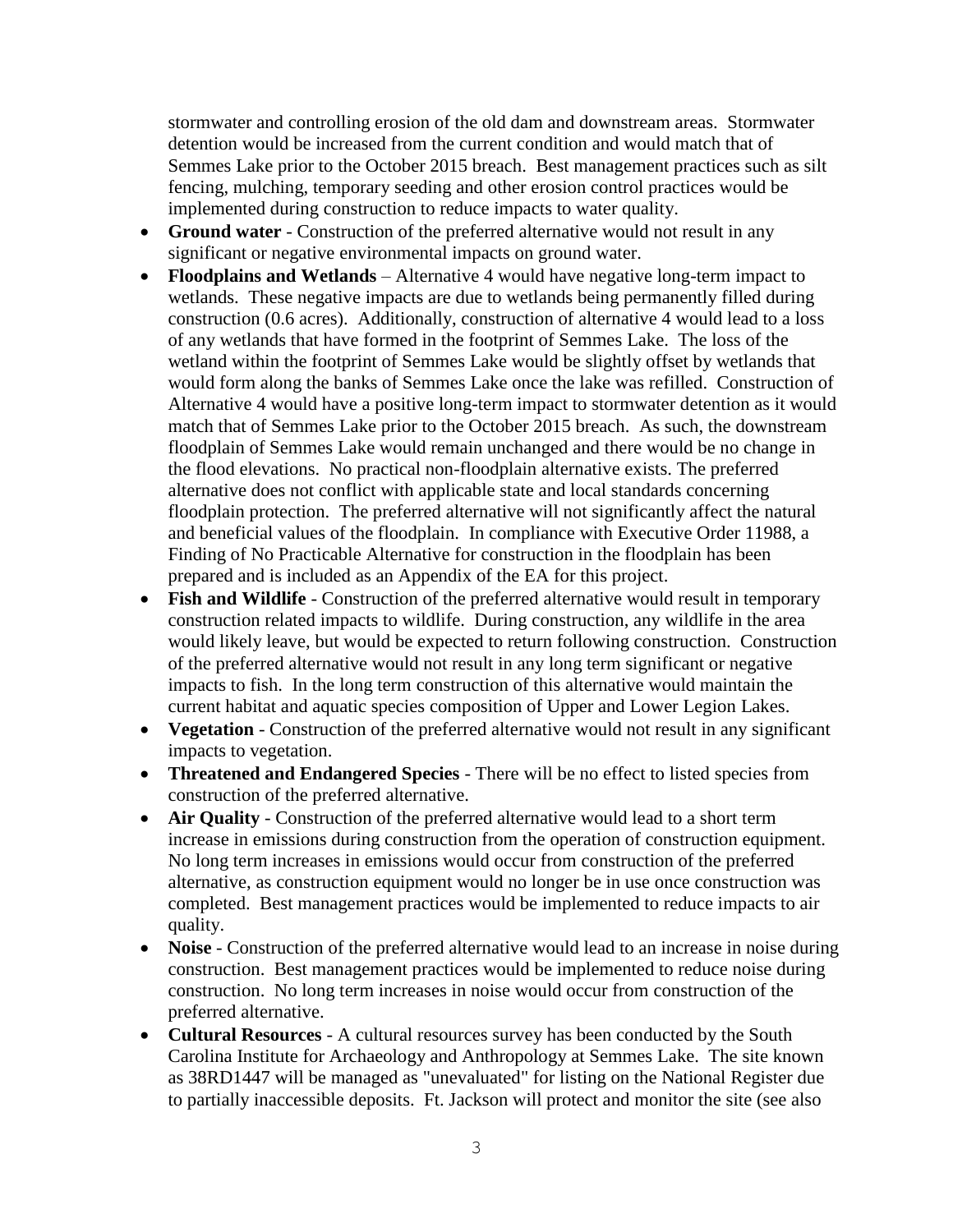Table 1) until a complete evaluation is done. This determination has been coordinated with the South Carolina State Historic Preservation Office. The preferred alternative would have no negative effect on historic properties or cultural resources as all known cultural sites would be avoided during construction.

- **Hazardous Materials and Hazardous Waste Management** There are no known hazardous waste, or hazardous material sites within the immediate vicinity of Upper and Lower Legion Lakes. As is typical with large rehabilitation projects, on-site hazardous materials will be present to support equipment operations. These materials will be handled and stored in accordance with all applicable state and federal laws and no negative environmental impacts, resulting from these materials, are expected as a result of construction. Best management practices would be implemented to reduce the risk of spills or other means of contamination during construction.
- **Environmental Justice and Socioeconomic Condition** Construction of the preferred alternative would cause no significant adverse environmental impacts to any of the residents in the area regardless of race, national origin, or level of income of residents.
- **Aesthetics and Recreation** SL Alternative 4 would restore the aesthetics of the area to pre-flood conditions. Construction of this alternative would also restore fishing and other water-based recreational opportunities for soldiers and their families at the lake. If the fish habitat/nuisance aquatic vegetation control option is constructed, fishing opportunities at Semmes Lake would likely increase from historic levels.
- **Cumulative Impacts** No significant adverse cumulative impacts are expected as a result of implementing the preferred alternative. The impacts of the preferred alternative for Semmes Lake, when considered along with present and future actions, are cumulatively insignificant because all impacts from the preferred alternative are minor, temporary, construction related impacts and known present and future actions in the Wildcat Creek watershed area expected to be minor and largely construction related. Any impacts associated with the preferred alternative, when added to other past, present, and reasonable foreseeable future actions are collectively insignificant as the preferred alternative would return Semmes Lake to pre-storm (October 2015) conditions.

## **4. Mitigation Measures**

The EA identified mitigation measures and best management practices (BMPs) that must be followed to further reduce impacts of the preferred alternative. They are discussed in the EA and listed in Table 1 of this document. These mitigation measures and BMPs will be incorporated into any contract documents and specifications.

#### **5. Conclusions**

The draft EA and FONSI was distributed for public review in August 2017 for a 30 day comment and review period. The Final EA and FONSI address the comments received during this review period. Since Fort Jackson's findings demonstrate that the project will not significantly adversely affect environmental resources or human health, the preparation of an Environmental Impact Statement is not warranted. The full Environmental Assessment can be downloaded from the internet at *www.sac.usace.army.mil/SemmesandLegionLakes/*.

I have considered the results of the analysis in the EA and the comments received during the public comment period, and have decided to proceed with the selection of the preferred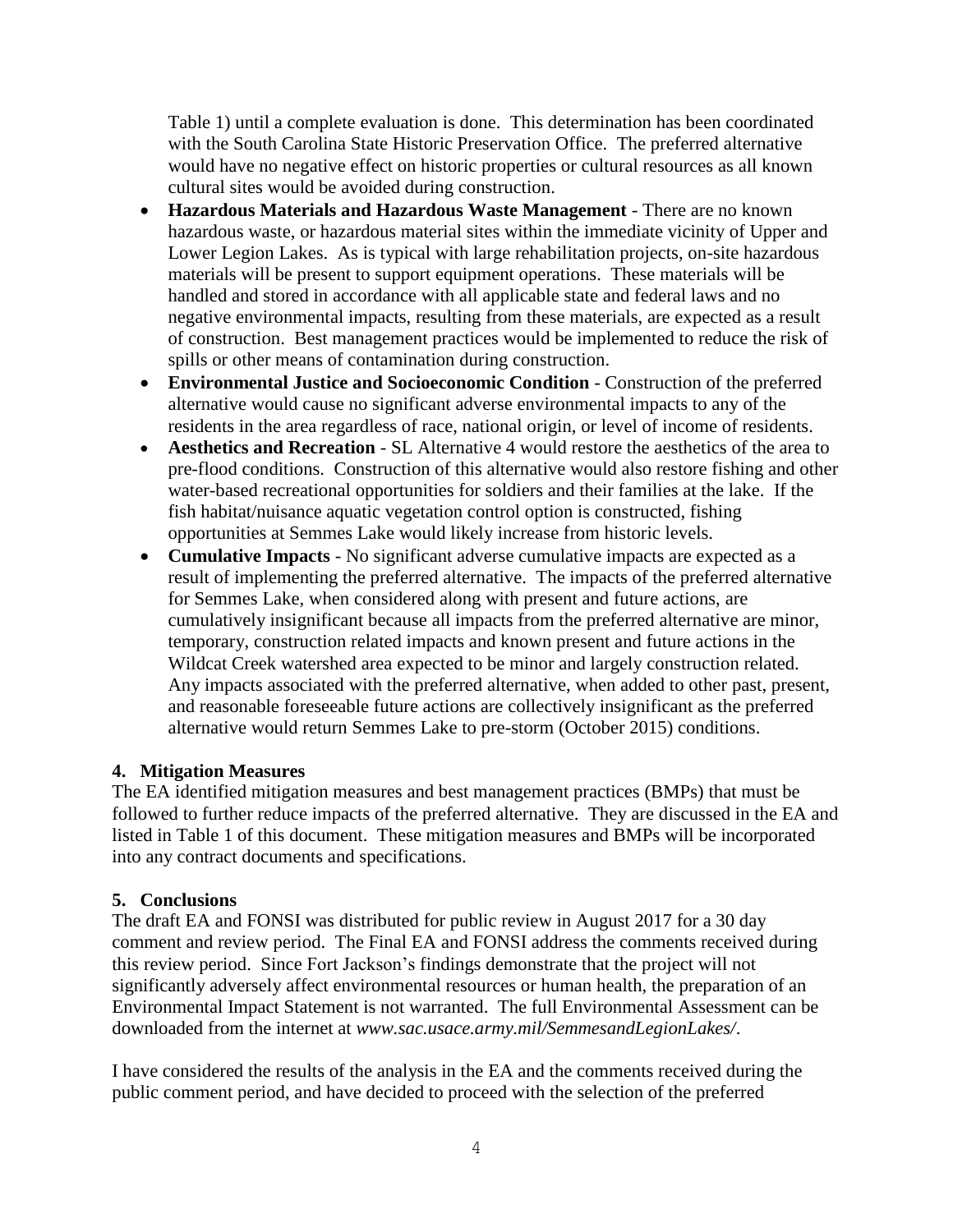alternative. The implementation of the preferred alternative would not result in a significant impact of the quality of the human or natural environment. This analysis fulfills the requirements of the NEPA of 1969 as implemented by the Council of Environmental Quality (CEQ) regulations (40 Code of Federal Regulations (CFR) Parts 1500-1508), as well as the requirements of the Environmental Analysis of Army Actions (32 CFR Part 651). Therefore, issuance of a FONSI is warranted, and an Environmental Impact Statement is not necessary. The full EA and FONSI can be downloaded from the internet at www.sac.usace.army.mil/Semmes andLegionLakes/.

 $\frac{y}{\sqrt{y}}$  Date

STEPHEN F. ELDER COL, LG Commanding



**Figure 1 - Semmes Location Map.**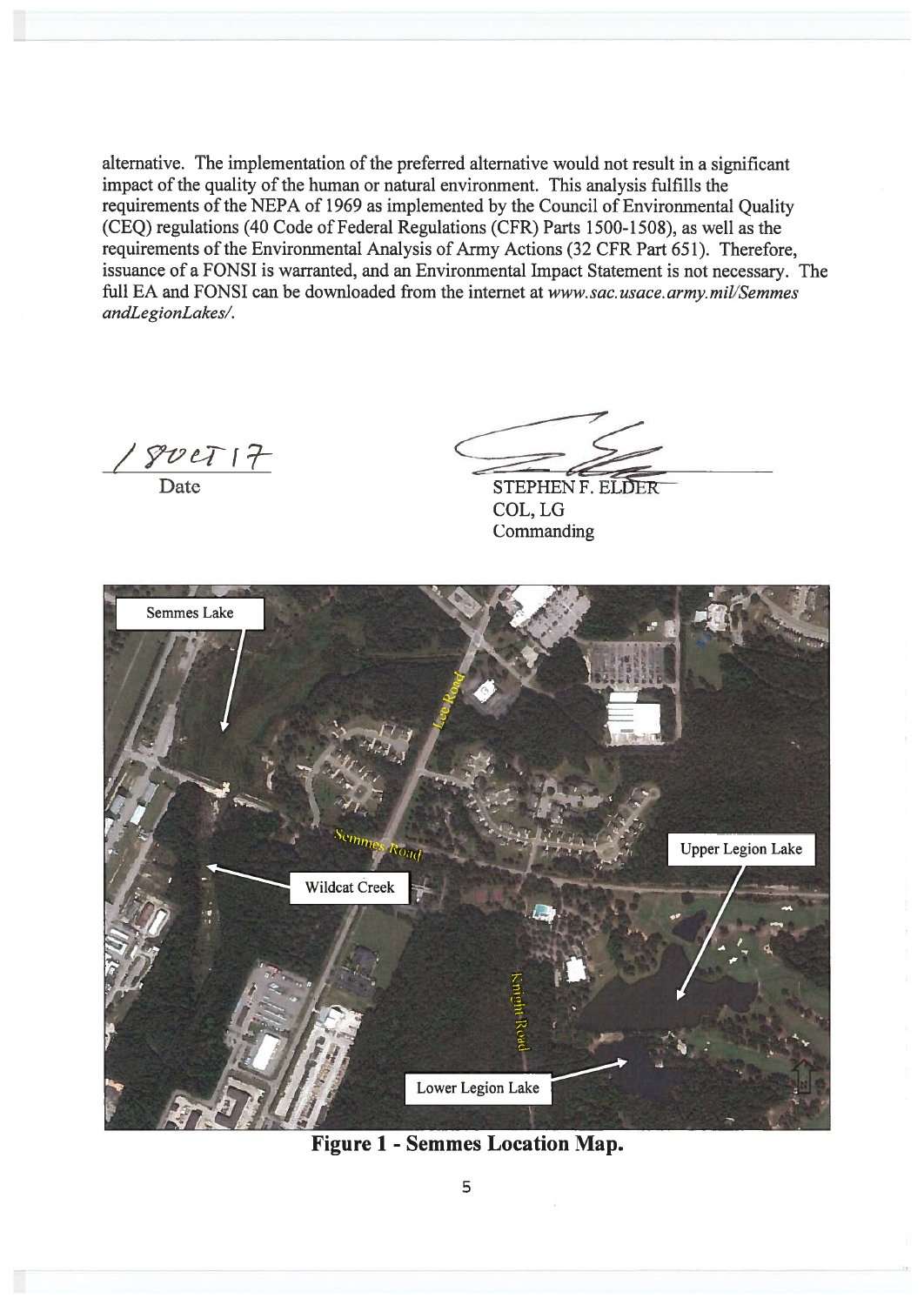| <b>Resource</b>                                       | Impact                                                                | <b>BMP and Mitigation Measures</b>                                                                                                                                                                                                                                                                                                                                                                                                                                                                                                                                                                                                                                                                                                                                                                                                                                                                                                                                                                                                                                                                                                                   |
|-------------------------------------------------------|-----------------------------------------------------------------------|------------------------------------------------------------------------------------------------------------------------------------------------------------------------------------------------------------------------------------------------------------------------------------------------------------------------------------------------------------------------------------------------------------------------------------------------------------------------------------------------------------------------------------------------------------------------------------------------------------------------------------------------------------------------------------------------------------------------------------------------------------------------------------------------------------------------------------------------------------------------------------------------------------------------------------------------------------------------------------------------------------------------------------------------------------------------------------------------------------------------------------------------------|
| Climate                                               | Greenhouse<br>gas emission                                            | To reduce greenhouse gas emissions, the following BMPs will<br>be utilized: reducing fugitive dust emissions, avoiding the<br>unnecessary idling of construction equipment, and maintaining<br>construction equipment in good operating condition.                                                                                                                                                                                                                                                                                                                                                                                                                                                                                                                                                                                                                                                                                                                                                                                                                                                                                                   |
| Physiography,<br>Geology,<br>Topography,<br>and Soils | Soil erosion<br>during<br>construction                                | To reduce soil erosion, the following BMPs will be utilized as<br>needed: silt fencing and/or other control devices, mulching,<br>removing sediment from pavement, temporary seeding,<br>minimize exposed soil during construction, and other<br>applicable erosion control practices. All erosion control and<br>sedimentation control measures must be in place prior to land<br>disturbance. Thereafter, all controls will be maintained and<br>functioning until the area is permanently stabilized. Materials<br>used for erosion control [hay bales, straw etc] will be certified<br>as weed free from the supplier. Weekly inspections will be<br>performed to safeguard against failures. Once the project is<br>initiated, it will be carried out expeditiously to minimize the<br>period of disturbance. Upon project completion, all disturbed<br>areas will be permanently stabilized with vegetative cover,<br>riprap, or other erosion control methods. Where vegetation is<br>removed, supplemental plantings will be installed following<br>completion of the project. Such plantings will consist of<br>appropriate native species. |
| Surface Water<br>and<br>Stormwater                    | Increased<br>turbidity and<br>sedimentation<br>during<br>construction | To reduce stormwater velocity, the following BMPs will be<br>utilized as needed: limiting of the amount of area disturbed at<br>a time, staging and/or phasing of the construction sequence,<br>sediment basins and sediment traps, diverting off-site flow<br>around the construction site, and controlling the drainage<br>patterns within the construction site. To reduce stormwater<br>velocity, the following BMPs will be utilized as needed:<br>surface roughening along slopes, sediment basins and traps,<br>level spreaders, erosion control blankets, turf reinforcement<br>mats, riprap, and staging and/or phasing of the construction<br>sequence. All stormwater controls will be inspected on a<br>weekly basis                                                                                                                                                                                                                                                                                                                                                                                                                     |
| Air Quality                                           | Emissions<br>during<br>construction                                   | To reduce impacts to air quality, the following BMPs will be<br>utilized: reducing fugitive dust emissions by taking the<br>following measures; avoiding the unnecessary idling of<br>construction equipment, imposing a strict slow speed limit for<br>vehicular traffic in the construction site, wetting areas to<br>reduce dust, and maintaining construction equipment in good<br>operating condition.                                                                                                                                                                                                                                                                                                                                                                                                                                                                                                                                                                                                                                                                                                                                          |
| Noise                                                 | Noise during<br>construction                                          | To reduce noise, the following BMPs will be utilized: limiting<br>work to daylight hours and avoiding the unnecessary idling of<br>construction equipment.                                                                                                                                                                                                                                                                                                                                                                                                                                                                                                                                                                                                                                                                                                                                                                                                                                                                                                                                                                                           |

# Table 1. Best Management Practices (BMP) and Mitigation Measures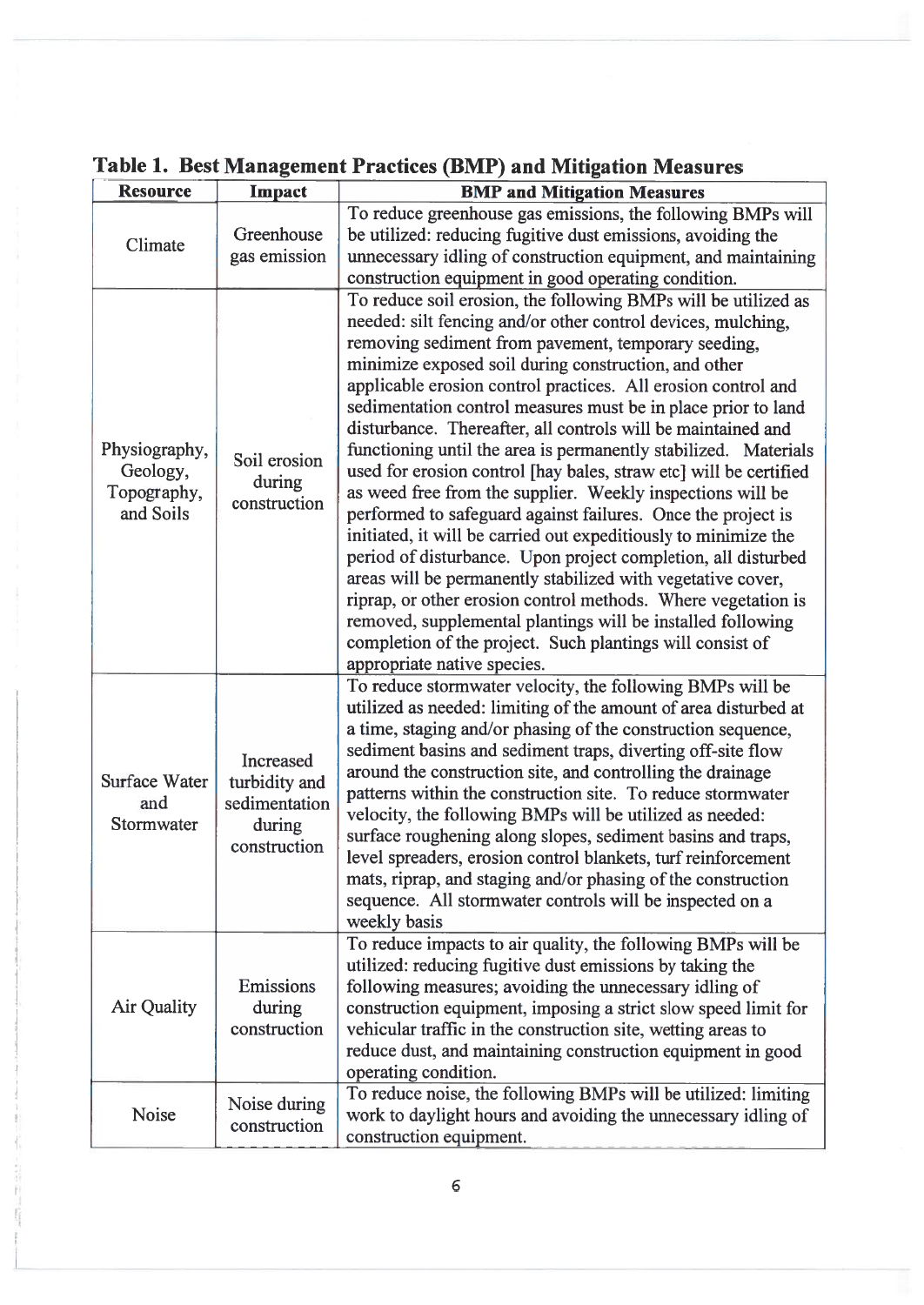| <b>Resource</b>                                       | <b>Impact</b>                                                         | <b>BMP</b> and Mitigation Measures                                                                                                                                                                                                                                                                                                                                                                                                                                                                                                                                                                                                                                                                                                                                                                                                                                                                                                                                                                                                                                                                                                                   |
|-------------------------------------------------------|-----------------------------------------------------------------------|------------------------------------------------------------------------------------------------------------------------------------------------------------------------------------------------------------------------------------------------------------------------------------------------------------------------------------------------------------------------------------------------------------------------------------------------------------------------------------------------------------------------------------------------------------------------------------------------------------------------------------------------------------------------------------------------------------------------------------------------------------------------------------------------------------------------------------------------------------------------------------------------------------------------------------------------------------------------------------------------------------------------------------------------------------------------------------------------------------------------------------------------------|
| Climate                                               | Greenhouse<br>gas emission                                            | To reduce greenhouse gas emissions, the following BMPs will<br>be utilized: reducing fugitive dust emissions, avoiding the<br>unnecessary idling of construction equipment, and maintaining<br>construction equipment in good operating condition.                                                                                                                                                                                                                                                                                                                                                                                                                                                                                                                                                                                                                                                                                                                                                                                                                                                                                                   |
| Physiography,<br>Geology,<br>Topography,<br>and Soils | Soil erosion<br>during<br>construction                                | To reduce soil erosion, the following BMPs will be utilized as<br>needed: silt fencing and/or other control devices, mulching,<br>removing sediment from pavement, temporary seeding,<br>minimize exposed soil during construction, and other<br>applicable erosion control practices. All erosion control and<br>sedimentation control measures must be in place prior to land<br>disturbance. Thereafter, all controls will be maintained and<br>functioning until the area is permanently stabilized. Materials<br>used for erosion control [hay bales, straw etc] will be certified<br>as weed free from the supplier. Weekly inspections will be<br>performed to safeguard against failures. Once the project is<br>initiated, it will be carried out expeditiously to minimize the<br>period of disturbance. Upon project completion, all disturbed<br>areas will be permanently stabilized with vegetative cover,<br>riprap, or other erosion control methods. Where vegetation is<br>removed, supplemental plantings will be installed following<br>completion of the project. Such plantings will consist of<br>appropriate native species. |
| <b>Surface Water</b><br>and<br>Stormwater             | Increased<br>turbidity and<br>sedimentation<br>during<br>construction | To reduce stormwater velocity, the following BMPs will be<br>utilized as needed: limiting of the amount of area disturbed at<br>a time, staging and/or phasing of the construction sequence,<br>sediment basins and sediment traps, diverting off-site flow<br>around the construction site, and controlling the drainage<br>patterns within the construction site. To reduce stormwater<br>velocity, the following BMPs will be utilized as needed:<br>surface roughening along slopes, sediment basins and traps,<br>level spreaders, erosion control blankets, turf reinforcement<br>mats, riprap, and staging and/or phasing of the construction<br>sequence. All stormwater controls will be inspected on a<br>weekly basis                                                                                                                                                                                                                                                                                                                                                                                                                     |
| Air Quality                                           | Emissions<br>during<br>construction                                   | To reduce impacts to air quality, the following BMPs will be<br>utilized: reducing fugitive dust emissions by taking the<br>following measures; avoiding the unnecessary idling of<br>construction equipment, imposing a strict slow speed limit for<br>vehicular traffic in the construction site, wetting areas to<br>reduce dust, and maintaining construction equipment in good<br>operating condition.                                                                                                                                                                                                                                                                                                                                                                                                                                                                                                                                                                                                                                                                                                                                          |
| Noise                                                 | Noise during<br>construction                                          | To reduce noise, the following BMPs will be utilized: limiting<br>work to daylight hours and avoiding the unnecessary idling of<br>construction equipment.                                                                                                                                                                                                                                                                                                                                                                                                                                                                                                                                                                                                                                                                                                                                                                                                                                                                                                                                                                                           |

**Table 1. Best Management Practices (BMP) and Mitigation Measures**